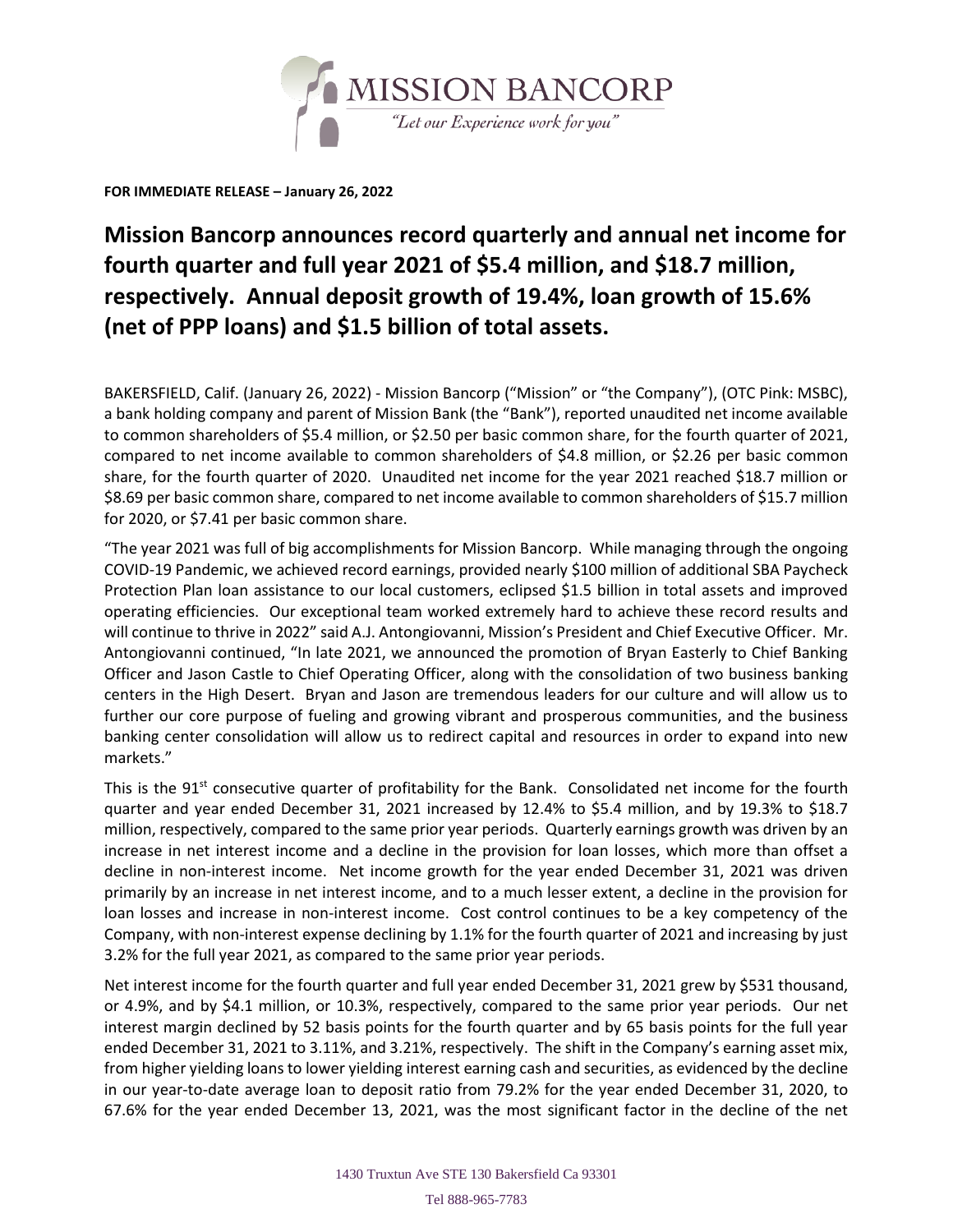interest margin. The yield on all earning assets declined in 2021 as compared to 2020 as well. Finally, the Company also incurred the full impact of the interest cost associated with the \$10.0 million of subordinated notes issued in May of 2020 as well as the additional \$12.0 million issued in April of 2021, at fixed rates of 5.5% and 3.75%, respectively.

The provision for loan losses declined by \$0.5 million or 82.6% for the fourth quarter of 2021 and by \$0.7 million or 28.0% for the year ended December 31, 2021. The allowance for loan losses as a percentage of total gross loans ("ALLL ratio") was 1.34% as of December 31, 2021, rising 8 basis points from 1.26% at December 31, 2020. The ALLL ratio at both December 30, 2021 and 2020 was impacted by SBA PPP loans which carry a 0.0% ALLL ratio due to the 100% guarantee from the SBA. If we remove the PPP loans from our ALLL ratio calculation we would have reported a 1 basis point increase in our ALLL ratio from 1.35% at December 31, 2020 to 1.36% at December 31, 2021. During 2021 economic factors such as unemployment improved over the prior year, however, the impact of these improvements was balanced by the economic concerns over inflation and the impact of the new COVID-19 Omicron variant on the inherent credit quality of the loan portfolio. Furthermore, the credit quality of the Bank's loan portfolio was stable throughout 2021, resulting in little change to our ALLL ratio adjusted for PPP loans.

Non-interest income for the fourth quarter and year ended December 31, 2021 declined by \$0.3 million, or 15.8%, and increased by \$0.3 million, or 4.9%, respectively, compared to the same prior year periods. The decline in non-interest income for the current quarter as compared to the fourth quarter of 2021 is primarily attributable to lower SBA loan sale revenue. The increase in non-interest income for the year ended December 31, 2021 as compared to the prior year is attributable to increases in the gain on sale of investment securities and Farmer Mac servicing revenue, partially offset by lower gains from SBA loan sales.

Non-interest expense for the fourth quarter and year ended December 31, 2021 declined by \$0.1 million, or 1.1%, and increased by \$0.7 million or 3.2%, as compared to the same prior year periods. Non-interest expense for the fourth quarter of 2021 declined primarily due to a decline in salaries and benefits expense, which was partially offset by smaller increases in data processing, legal and professional expenses as well as marketing, travel, and education expenses. Non-interest expense for the year ended December 31, 2021 increased primarily due to increases in data processing, legal and professional expenses, and FDIC deposit insurance assessments. Both increases are related to the high growth rates in deposits and account level transactions experienced over the last two years.

The Company's return on average assets was 1.41% for the quarter, and 1.30% for the year ended December 31, 2021, compared to 1.53%, and 1.45% for the same prior year periods, respectively. The Company's return on average equity was 18.29%, for the quarter, and 16.90% for the year ended December 31, 2021, compared to 19.06%, and 16.93% for the same prior year periods, respectively.

Total assets grew by 18.8% over the last year to \$1.5 billion at December 31, 2021, compared to \$1.3 billion at December 31, 2020.

The Company's loan portfolio grew by \$80.5 million, or 10.0% during the last year; however, after adjusting for the boarding and subsequent forgiveness of SBA PPP loans, loan growth would have been \$117.8 million or 15.6%.

The Company's deposit growth continues to outperform our peers. Over the last year total deposits have increased by \$222.6 million, or 19.4%, to \$1.4 billion and non-interest-bearing deposits continue to represent a majority of total deposits at 52.8% of total deposits. Non-interest-bearing deposits grew by \$67.0 million, or 10.2% during the last twelve months.

Shareholders' equity increased \$18.2 million, or 17.8% to \$120.3 million at December 31, 2021 compared to \$102.1 million at December 31, 2020. The increase in equity is due to strong earnings over the past year. Compared to December 31, 2020, book value per share increased by \$7.45, or 15.6%, to \$55.23 at December 31, 2021.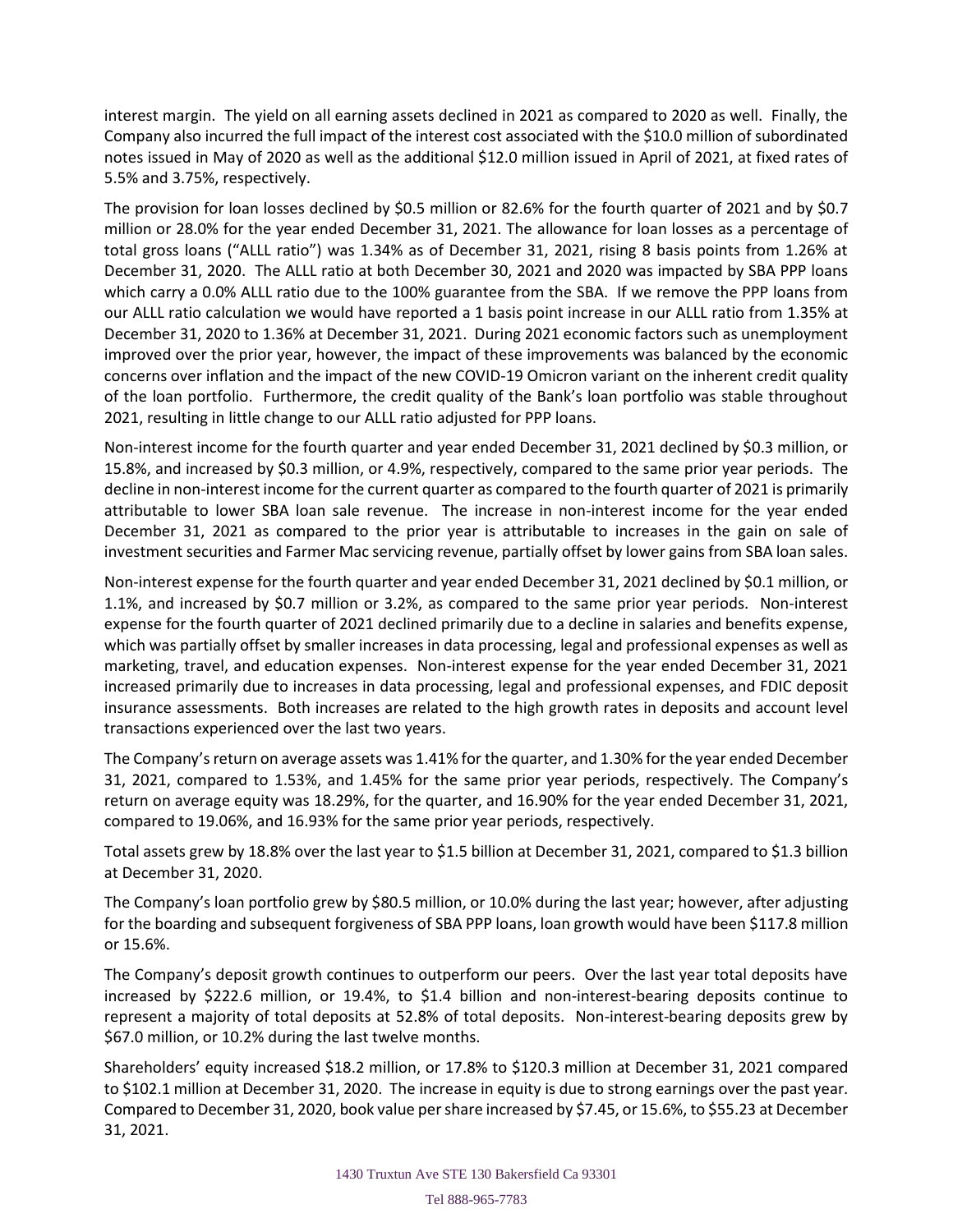Mission Bancorp is the parent holding company of four wholly owned subsidiaries, Mission Bank, Mission 1031 Exchange, LLC, Mission Community Development, LLC, and Nosbig 88, Inc. Mission Bancorp is headquartered in Bakersfield, California and has nine Business Banking Centers, serving the greater areas of Bakersfield, Lancaster, Mojave, Ridgecrest, San Luis Obispo, Stockton and Ventura, California.

Contacts: A.J. Antongiovanni, President and Chief Executive Officer 661.859.2517 Jason Castle, Chief Financial Officer & Chief Operating Officer 661.437.4418